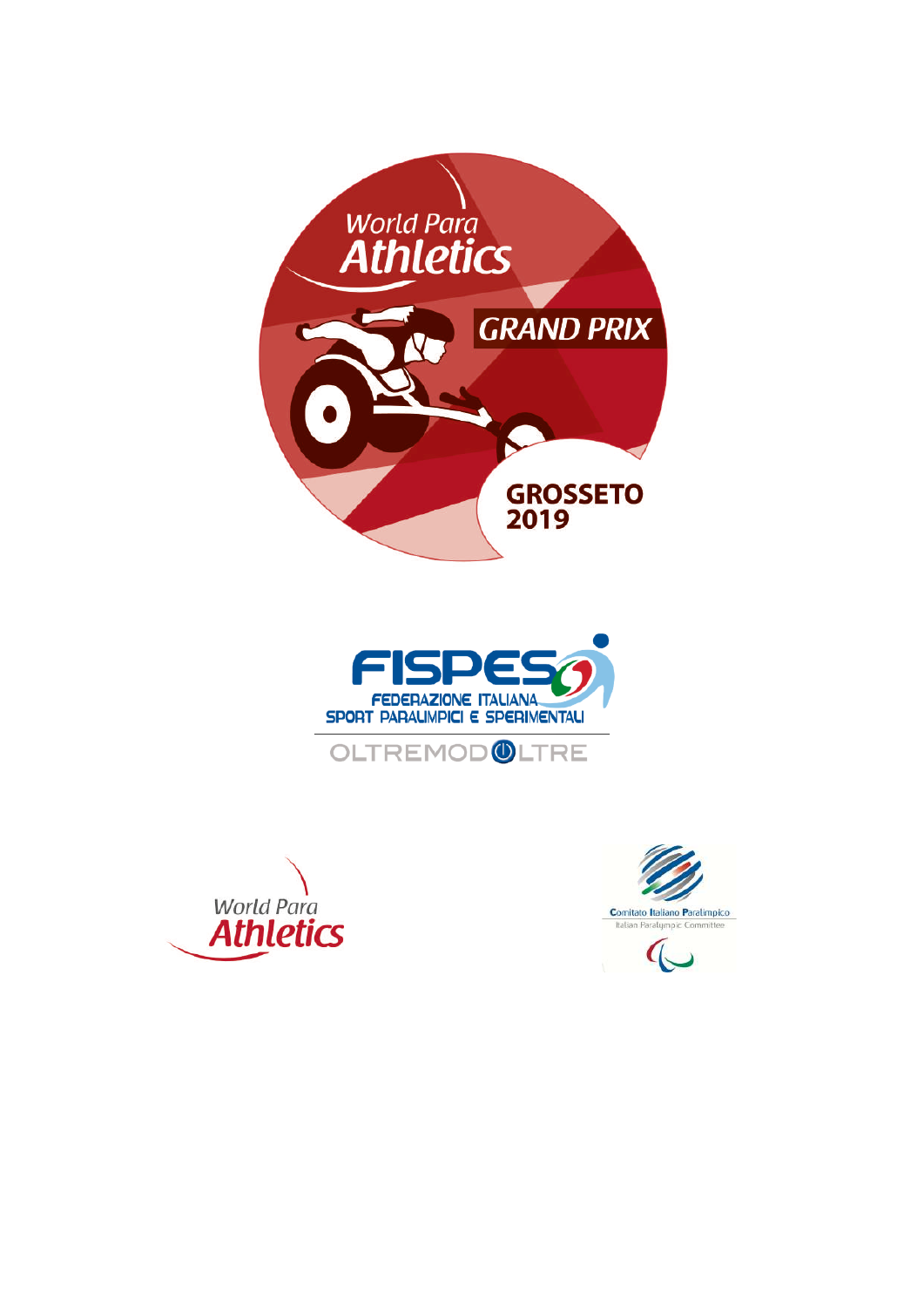### *World Para Athletics Grand Prix Italian Open Championships 2019*

This document provides all information related to the Italian Open Championships 2019 World Para Athletics Grand Prix which will be staged in the city of Grosseto from 7 to 9 June 2019.

Competition regulations, general information and entry forms will be available on the official event website

## www.fispes.it/grosseto2019/

By submitting entries and paying the related entry fees, NPC/NF delegations (athletes, staff and officials) commit to agree on the event rules and regulations.

# *Local Organising Committee* **FISPES** Italian Federation of Paralympic and Experimental Sports (Federazione Italiana Sport Paralimpici e Sperimentali) grosseto2019@fispes.it **World Para Athletics** World Pare info@worldparaathletics.org Athletics

## *Location / Venues*

### **Grosseto, Italy**

| <b>Competition Venue</b>                 |                                   |  |
|------------------------------------------|-----------------------------------|--|
| Carlo Zecchini<br><b>Olympic Stadium</b> | 8 lanes                           |  |
|                                          | 3 long jump pits                  |  |
|                                          | Track in SportFlex SX             |  |
|                                          | <b>Competition by Mondo Italy</b> |  |
|                                          | renovated in 2017                 |  |

| <b>Training &amp; Warm-up Venue</b>     |                             |  |
|-----------------------------------------|-----------------------------|--|
| Bruno Zauli<br><b>Training Facility</b> | 6 lanes                     |  |
|                                         | 100m indoor track           |  |
|                                         | Additional throwing circles |  |



### *Grosseto*

Grosseto lies 14 kilometres (9 miles) from the Tyrrhenian Sea, in the Maremma, at the centre of an alluvial plain on the Ombrone river. It is the most populous city in Maremma, with 82,284 inhabitants.

Grosseto itself is a relatively recent city that developed during the mediaeval period on a site where Etruscan boats used to pass through the marshes. It provided accommodation for the workers in the salt pans and developed slowly until eventually it was forti-ed by the Medici. It is the agricultural capital of the Maremma and is known for its sunripened tomatoes, artichokes, mushrooms, spinach, olives and wild boar.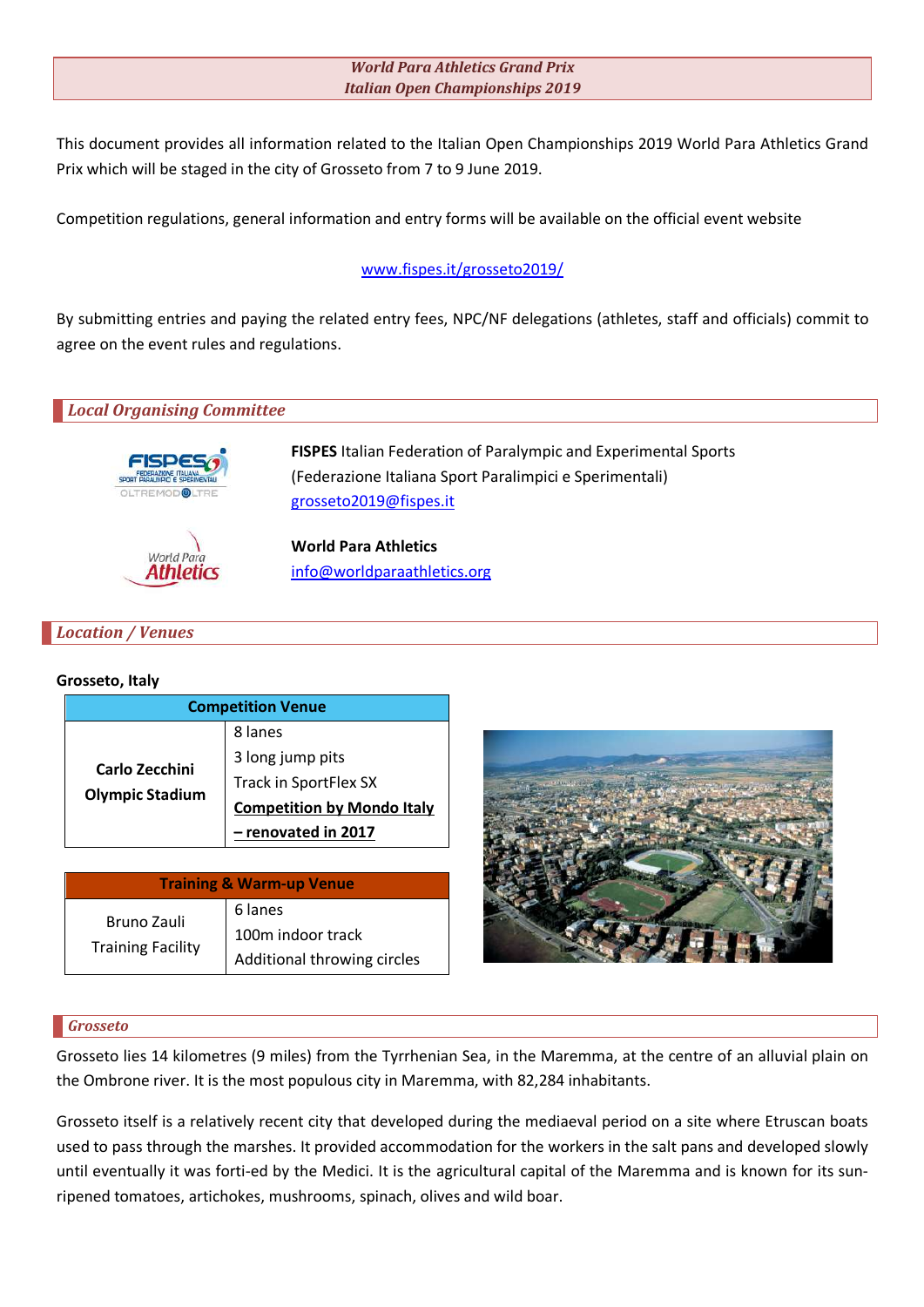For a long time the Maremma was one of the poorest parts of Italy. It was covered by unhealthy swamps where malaria and cholera were endemic. Grosseto, the provincial capital of the Maremma, began to develop around 935, after Roselle, an ancient city that was \_rst Etruscan and then Roman, was devastated by the Saracens.

In 1138, it was granted the rank of Civitas, when Pope Innocent II also transferred the archdiocese from Roselle. From the 11th century, it was a feudal holding of the Aldobrandeschi, passing under the dominion of Siena until they both fell under the control of Florence and Cosimo de Medici in 1559. The noble Florentine family stimulated the city's economic recovery, digging canals and constructing the city's present walls and public buildings. The Medici attempted to reclaim the countryside but without much success.

It was only in 1765, with the arrival of the Grand Dukes of Lorraine, that the swamps began to be drained. Grosseto came de nitively to life under Grand Duke Leopold II (1828) and the great reclamation that was achieved through signi\_cant hydraulic engineering works that made the Maremma fertile and luxuriant. In those days, the \_elds were owned by a few great families while the peasant laborers lived in conditions of misery.

This period saw the development of banditry whose unquestioned hero was the brigand Tiburzi. The life of this Italian Robin Hood has become legend and his fame as a defender of the poor has come down to us intact.

Finally, the Agency for the Maremma was created in 1951, an important event that had a tremendous impact on a large part of the area. Houses and roads were built and the Agency for the Maremma expropriated, subdivided and reclaimed the entire area, assigning plots of land to a peasant class that had never owned anything.

### *Event Programme*

The Italian Open Championships will take place from 4 to 10 June 2019 (NPC/NF delegations' arrivals and departures included) with the following provisional programme.

| DATE              | <b>ACTIVITY</b>                      |
|-------------------|--------------------------------------|
| Tuesday, 4 June   | <b>NPC Delegations Arrivals</b>      |
| Wednesday, 5 June | <b>Classification Day</b>            |
| Thursday, 6 June  | <b>Classification Day</b>            |
| Friday, 7 June    | <b>Classification Day</b>            |
|                   | <b>Competition Day - EV Session</b>  |
| Saturday, 8 June  | Competition Day - AM & PM session    |
| Sunday, 9 June    | <b>Competition Day - AM session</b>  |
| Monday, 10 June   | <b>NPC/NF Delegations Departures</b> |

### *Classifications*

The Italian Open Championships will offer classification opportunities in the days prior the start of the competition. International Classification panels will be available for the following impairments:

| VI - Visual Impairment    | 1 Panel  |
|---------------------------|----------|
| II-IntellectualImpairment | 1 Panel  |
| PI-PhysicalImpairment     | 3 Panels |

An athlete will only be permitted to undergo classification if he or she:

- Is registered and/or licensed with World Para Athletics pursuant to the relevant provisions in the World Para Athletics Rules and Regulations, and
- Has been entered into the Recognised Competition where International Classification is to take place.
- Has uploaded a Medical Diagnostics Form (MDF), for athletes with PI or VI impairment, or TSAL, for athletes with II Impairment, to SDMS within the specified deadlines.

Where classification schedules are full, athletes who are licensed will take priority over registered athletes.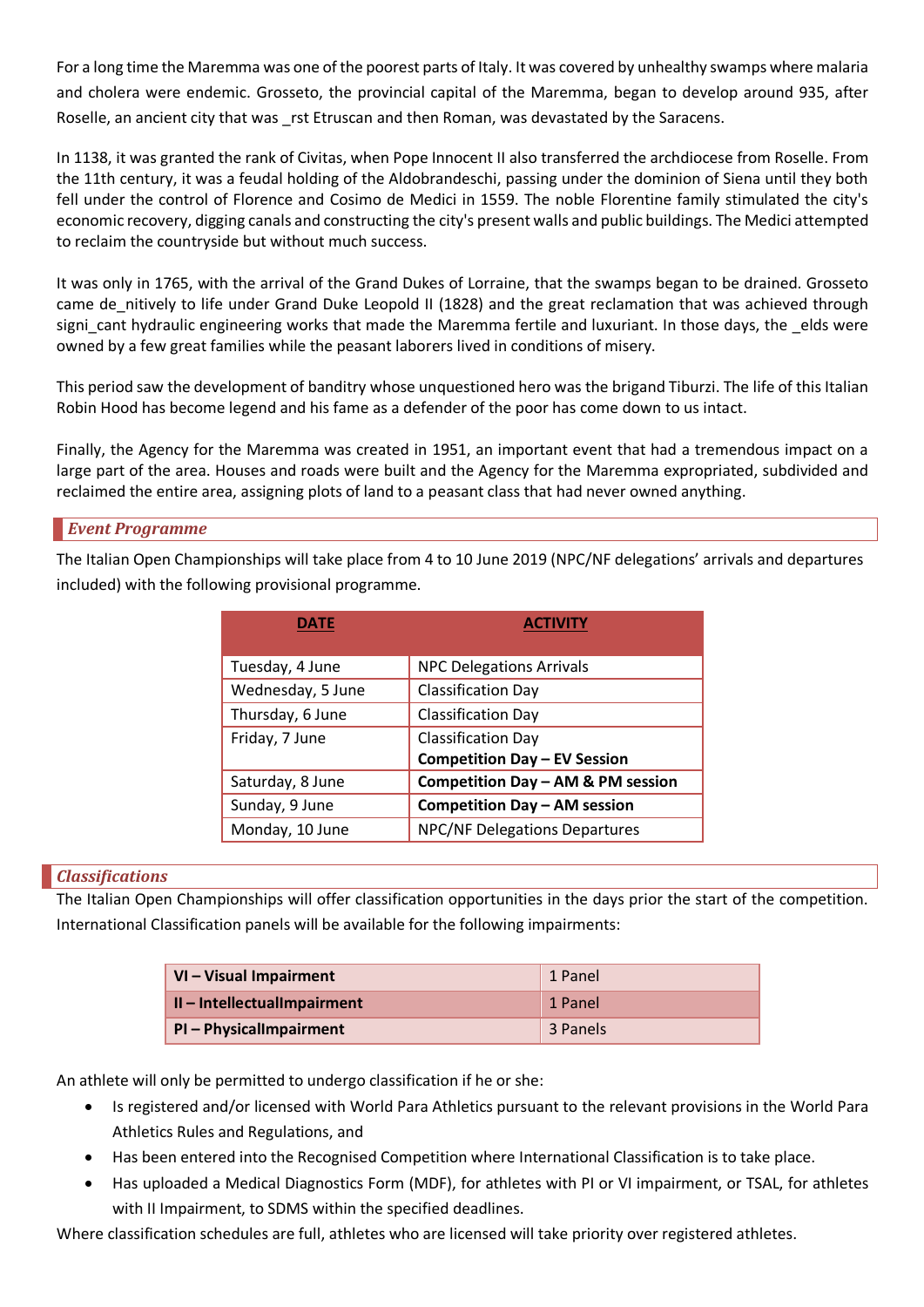World Para Athletics will aim to schedule all athletes with New (N) and Review (R) sport class status for classification. Should there be more athletes than the available slots on the schedule, WPA will give the discretion to NPCs to choose which athletes they prioritise for classification.

## *Athletes who require classification need to register when submitting their entry form. Therefore they need to purchase the RED package.*

Athletes scheduled for classification should take note of the Athlete Evaluation Requirements of the World Para Athletics Classification Rules and Regulations.

All NPC/NF delegations must comply with the World Para Athletics Classification Rules and Regulations.

For any queries or clarifications, please contact World Para Athletics.

**ENTRY INFORMATION** 

Athletes who will beeligible to enter the competition shall meet the following requirements:

- Being 14 years old by the date of the competition;
- Being registered in the SDMS Database;
- Having completed and submitted the Health Declaration form during the accreditation process.

Competition will strictly comply with the World Para Athletics Rules and Regulations. No entry criteria are required to enter the competition.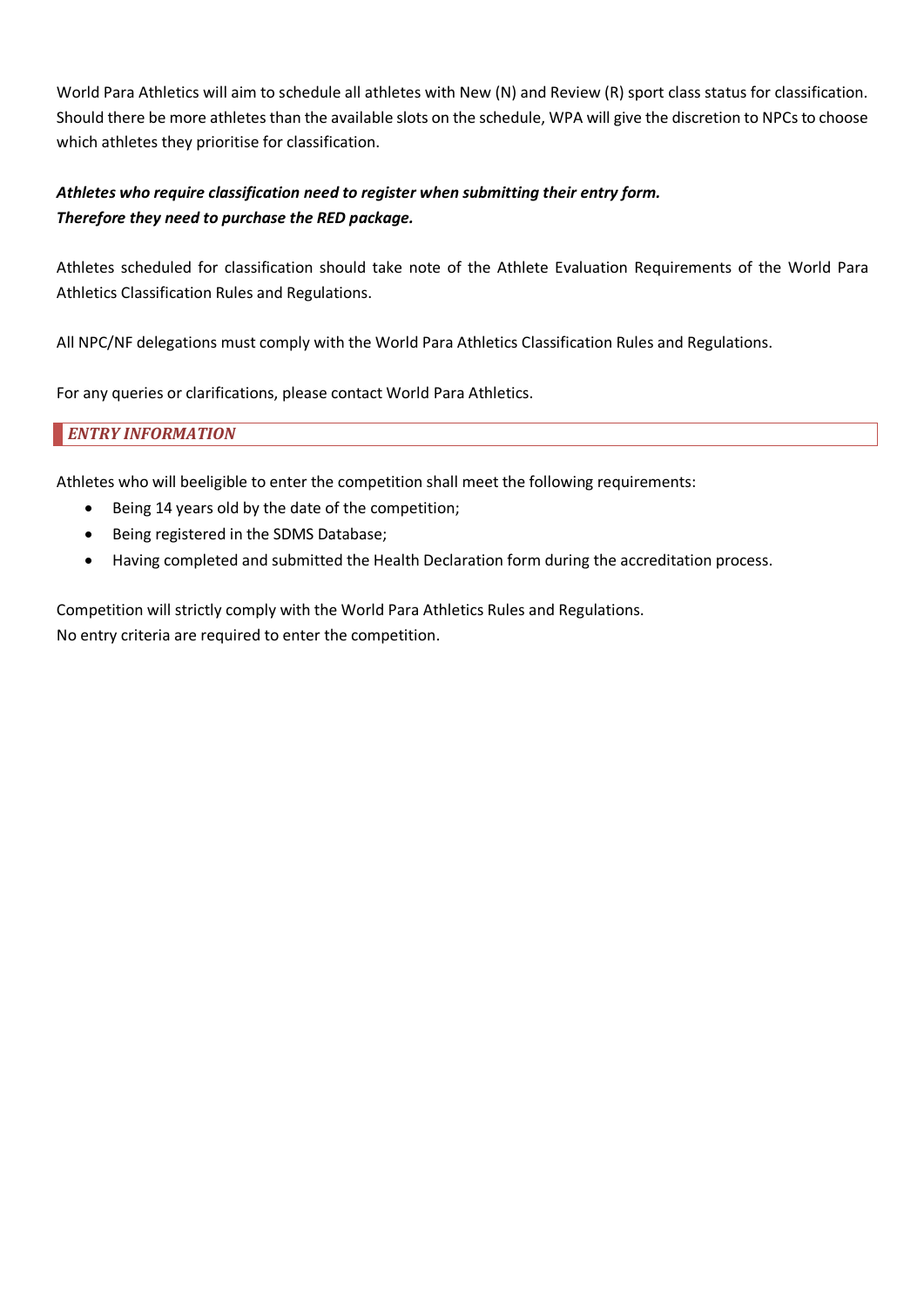#### *Accommodation*

#### *Fattoria la Principina Hotel*

The LOC has identified the Fattoria La Principina hotel as main accommodation site to host athletes and NPC/NF delegations participating in the Italian Open Championships 2019 World Para Athletics Grand Prix.

The Fattoria La Principina is a resort situated in the Maremma Park in Tuscany and offers the highest level of hospitality with four-star-standard rooms and small detached bungalows provided with kitchen and bathroom.

Catering service will operate for the entire duration of the competition.

International and Italian food will be served according to the guests' nutritional needs.

NPC/NF delegations will be also given the option of ordering packet lunch boxes.

The Fattoria La Principina hotel is located 6km away from the competition venue. A free shuttle bus service will be provided by the LOC.



|                                     | Check in, Tuesday 4 June                     | Single room           | 850€ per person |  |
|-------------------------------------|----------------------------------------------|-----------------------|-----------------|--|
| <b>RED</b>                          | Check out, Monday 10 June                    | Double or triple room | 720€ per person |  |
|                                     | 6 nights<br>٠                                |                       |                 |  |
| <b>PACKAGE n. 1</b>                 | <b>Full board</b><br>$\bullet$               |                       |                 |  |
|                                     | <b>Full transport service</b><br>$\bullet$   |                       |                 |  |
|                                     | Entries: max. 4 events + relays<br>$\bullet$ |                       |                 |  |
|                                     | Check in, Thursday 6 June                    | Single room           | 580€ per person |  |
|                                     | Check out, Monday 10 June                    | Double or triple room | 480€ per person |  |
|                                     | 4 Nights<br>$\bullet$                        |                       |                 |  |
| <b>GREEN</b><br><b>PACKAGE n. 2</b> | <b>Full board</b><br>$\bullet$               |                       |                 |  |
|                                     | <b>Full transport service</b><br>$\bullet$   |                       |                 |  |
|                                     | Entries: max. 4 events + relays<br>$\bullet$ |                       |                 |  |
|                                     | NO CLASSIFICATION OPPORTUNITY<br>$\bullet$   |                       |                 |  |

## **Bank charges are always covered by the sender.**

#### *Booking policy*

For the hotel booking first come first serve basis will be applied based on room availability.

## *Entry Fees*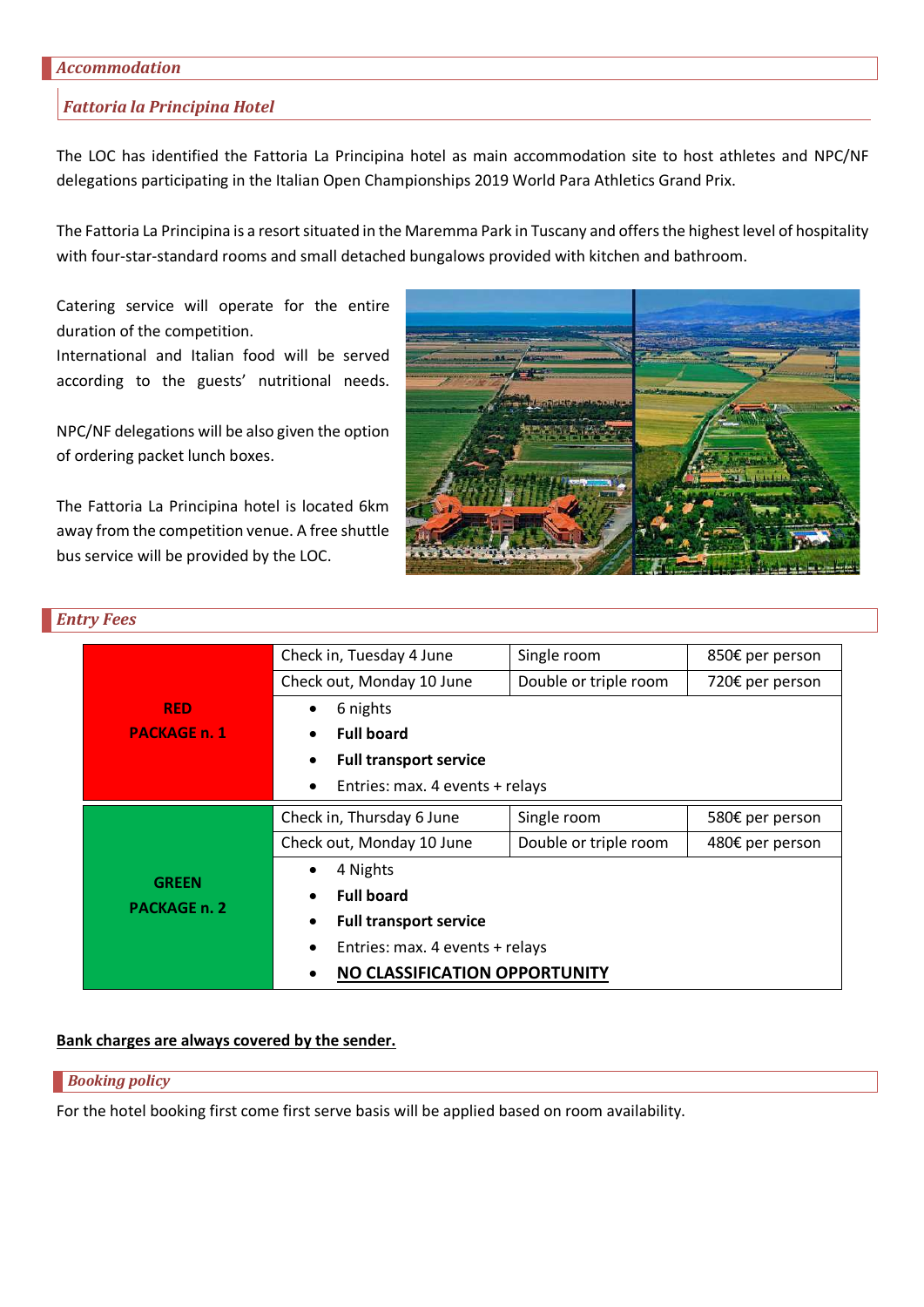### *Entry submission and deadline*

Entry submission is divided into two different phases:

### **Phase No. 1 – Hotel booking, transport booking and accreditation of participants**

NPC/NF delegations are required to fill in the following forms available on www.fispes.it/grosseto2019/ to book their accommodation and transport from/to the Rome Fiumicino Airport:

 $1<sup>st</sup>$  form – Accreditation and Booking Form

 $2<sup>nd</sup>$  form – Rooming list

3rdform - Transport Booking Form

### **Phase No. 2 – Competition Entry submission**

All entries shall be submitted online via World Para Athletics SDMS.

Ultimately NPC Team Leaders will be responsible for submitting truthful and correct entry information.

- **1 April 2019**: Official opening of entries
- **15 May 2019**: Deadline for submitting entries. After this deadline no more entries will be accepted.

### **Reimbursement policy for cancellations or withdrawals**

In the event of hotel booking cancellations or participants' withdrawals from the competition, the LOC will reimburse NPC/NF delegations according to the following guidelines.

| After the 5 May 2019                                                         | The LOC will reimburse 20% of the entry fees for each athlete |  |
|------------------------------------------------------------------------------|---------------------------------------------------------------|--|
| After 15 May 2019 no reimbursements will be made for booking cancellations.  |                                                               |  |
| Bank charges on reimbursement transactions will be covered by the recipient. |                                                               |  |

### *Bank details*

All payments must be made to the LOC within **15 May 2019 following the details that will be provided with the invoice**.

Failure to comply with the above deadline will lead to cancellations of the hotel bookings and transport services.

### *Transport services*

The LOC will provide a shuttle bus service from/to **Rome Fiumicino Airport** and from the Hotel to the Carlo Zecchini Stadium (and return) without any additional costs.

NPC/NF Team Leaders will be responsible for submitting to the LOC all information details on their NPC delegation members no later than 15 May 2019.

NPC/NF delegations failing to communicate their travel plans within the 15 May deadline won't be entitled to use any transport services provided by the LOC.

Transport from/to **Rome Ciampino Airport** must be requested in advance to the LOC and are subject to a specific quotation.